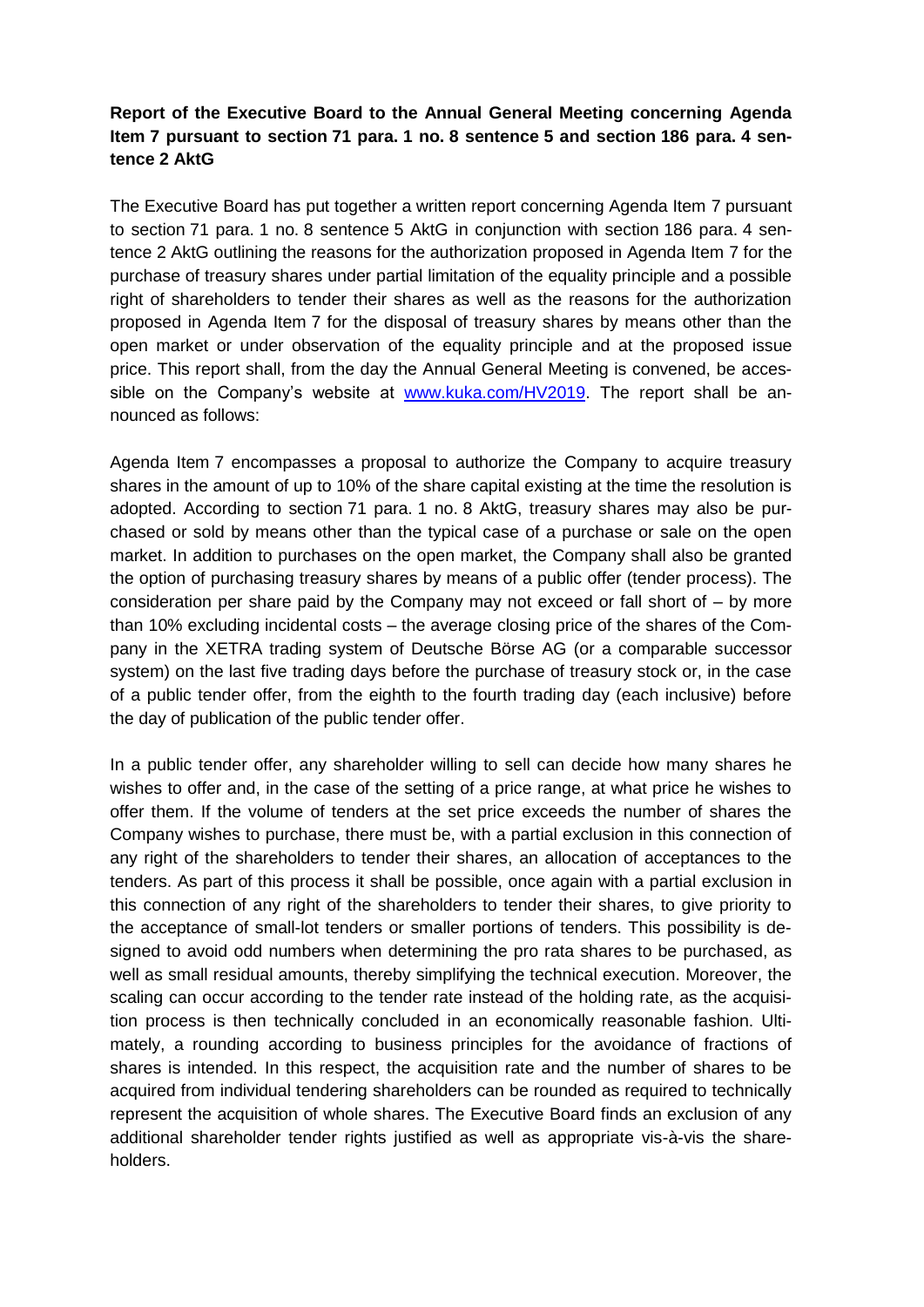The resale of treasury shares after purchase shall be possible subject to the exclusion of the subscription right of the shareholders in the following cases explained here:

By this means, the Executive Board shall be put in a position of having treasury shares available in order to be able – subject to the approval of the Supervisory Board – to offer these as consideration in connection with company mergers or the acquisition of companies, or parts of companies, or participations in companies, or other assets (including liabilities of the Company to third parties). In transactions of this kind, this form of consideration is demanded in various cases. The authorization here proposed is therefore intended to give the Company the flexibility needed in order to be able to take advantage of emerging opportunities in connection with company mergers or the acquisition of companies, or parts of companies, or participations in companies, or other assets (including liabilities of the Company to third parties) in a quick and flexible manner. When specifying the valuation relationship, the Executive Board will ensure that the interests of the shareholders are appropriately safeguarded. If liabilities of the Company are transferred to the Company in exchange for treasury shares, these are then extinguished and the equity capital is simultaneously increased for accounting purposes. When assessing the value of the shares granted as a counterconsideration, the Executive Board will take the market price of the KUKA shares as a guide. The Executive Board will report any use of this authorization to the Annual General Meeting.

The proposed resolution also encompasses the authorization to dispose of the acquired treasury shares subject to the exclusion of the subscription right by means other than the open market and in cases other than those connected with company mergers or the acquisition of companies, or parts of companies, or participations in companies, or other assets. A sale under exclusion of the subscription right is subject to the condition of the shares being sold for cash at a price that is not substantially lower than the stock market price of Company shares at the time of the sale. However, this authorization shall only be effective subject to the proviso that the shares sold subject to the exclusion of the subscription rights according to section 186 para. 3 sentence 4 AktG may not, in total, exceed 10% of the share capital, and in fact do not do so either on the date that this authorization becomes effective or on the date on which it is exercised. Shares to be counted against this limit of 10% include those shares

- issued in order to service warrant or convertible bonds, participation rights or participating bonds or a combination of these instruments, provided that these instruments have been issued on the basis of an authorization resolved at the Annual General Meeting on May 29, 2019 according to the appropriate application of section 186 para. 3 sentence 4 AktG; or
- issued subject to the exclusion of the subscription right pursuant to section 186 para. 3 sentence 4 AktG by use of an authorization to issue new shares under authorized capital that is in effect at the date on which this authorization becomes effective, or by use of an authorization resolved at the Annual General Meeting on May 29, 2019.

The interests of the shareholders with respect to their assets and voting rights are properly protected by this limitation and by the fact that the issue price is guided by the market